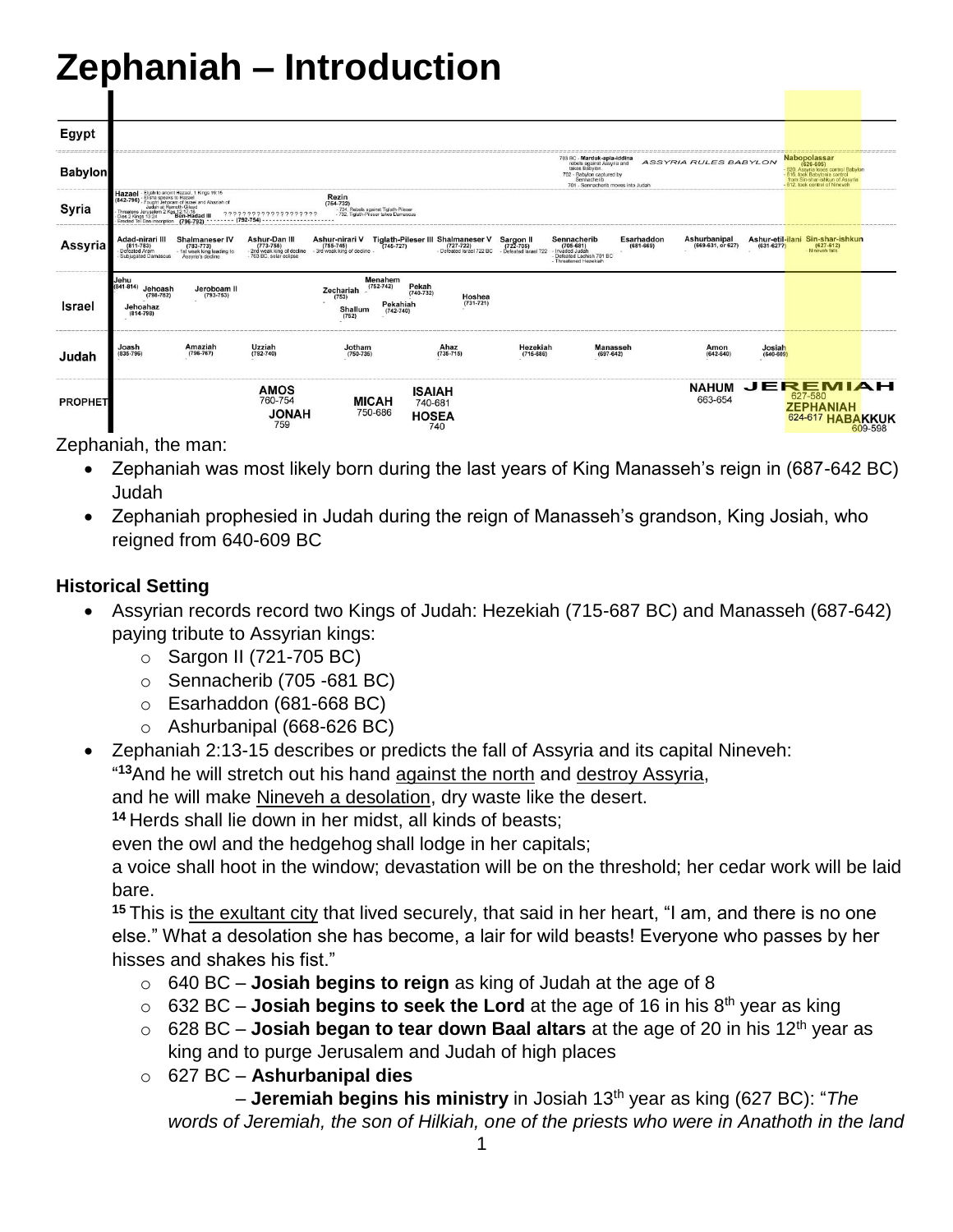*of Benjamin, to whom the word of the Lord came in the days of Josiah the son of Amon, king of Judah, in the thirteenth year of his reign*." (Jeremiah 1:1-2)

- o 626 BC **Nabopolassar** led Babylonians in a successful revolt against Nineveh in 626 BC after Ashurbanipal died in 627 BC.
- $\circ$  626-605 BC Judah remains stable during Nabopolassar's rule in Babylon
- o 622 BC **Josiah's reforms** and purification of the Temple in his 18th year, or 622-621 BC, may have been in response to:
	- the collapsing Assyrian Empire,
	- $\blacksquare$  the rising (but, not yet dominant) Babylonian Empire,
	- and the politically neutralized Egypt, who had a ruling dynasty at this time that supported Assyria, was watching the power base on the world stage change.

This would be a perfect time in international politics for Josiah to attempt a restoration of Davidic rule over a united Israel which included the land of Israel in the North and Judah in the South while also instituting the national religion and worship of their God YHWH.

 $\circ$  620 BC – Nabopolassar had successfully united the chieftains of Babylonia under his control for the rising Babylonian Empire

#### **620 BC – ZEPHANIAH writes his book**

- $\circ$  614 BC Babylon defeats Assyrian city of Ashur
- $\circ$  612 BC
	- **Nineveh falls** to Nabopolassar;
	- **Power base begins to shift to Babylon**
	- Judah begins to become unstable as the international power
		- fades from Assyria,
		- grows in Babylon,
		- but is challenged by Egypt
- $\circ$  610 Haran falls to Nabopolassar; Pharaoh Neco II rules in Egypt (610-595 BC)
- o 609 **Josiah killed in Megiddo Valley** by Pharaoh Neco II
- $\circ$  609-598 Judah's King Jehoiakim (Josiah's son) switches allegiance back and forth between Egypt and Babylon.
- o 605 Assyria is totally defeated at Carchemish by Babylonian General Nebuchadnezzar and Egypt's power in the north, Syria, Mediterranean Coast and Israel is broken.

#### **Date of Prophecy (620)**

- There are two basic options to consider for the time of Zephaniah's ministry:
	- $\circ$  Before 622-621 BC when Josiah began reforms in Josiah's 18<sup>th</sup> year as king (or, Josiah's age of 26 years old).
	- o After 622-621 BC when the Book of the Law had been found during Josiah's reformation and the cleaning of the Temple. After a few years of reform the people proved to have failed to respond to Josiah's reforms and did not return to the Lord.
- Internal evidence or hints to the time of writing:
	- o Nineveh's predicted collapse in Zephaniah 2:13-15. This collapse began half way through the reign of Ashurbanipal (640's BC), set in hard with Ashurbanipal's death in 627 BC during the reign of his son Ashur-etel-ilani (627-623 BC) and was fulfilled in 612 with the fall of Nineveh. Assyria's total disappearance was complete in 605 with their meager last stand at Carchemish.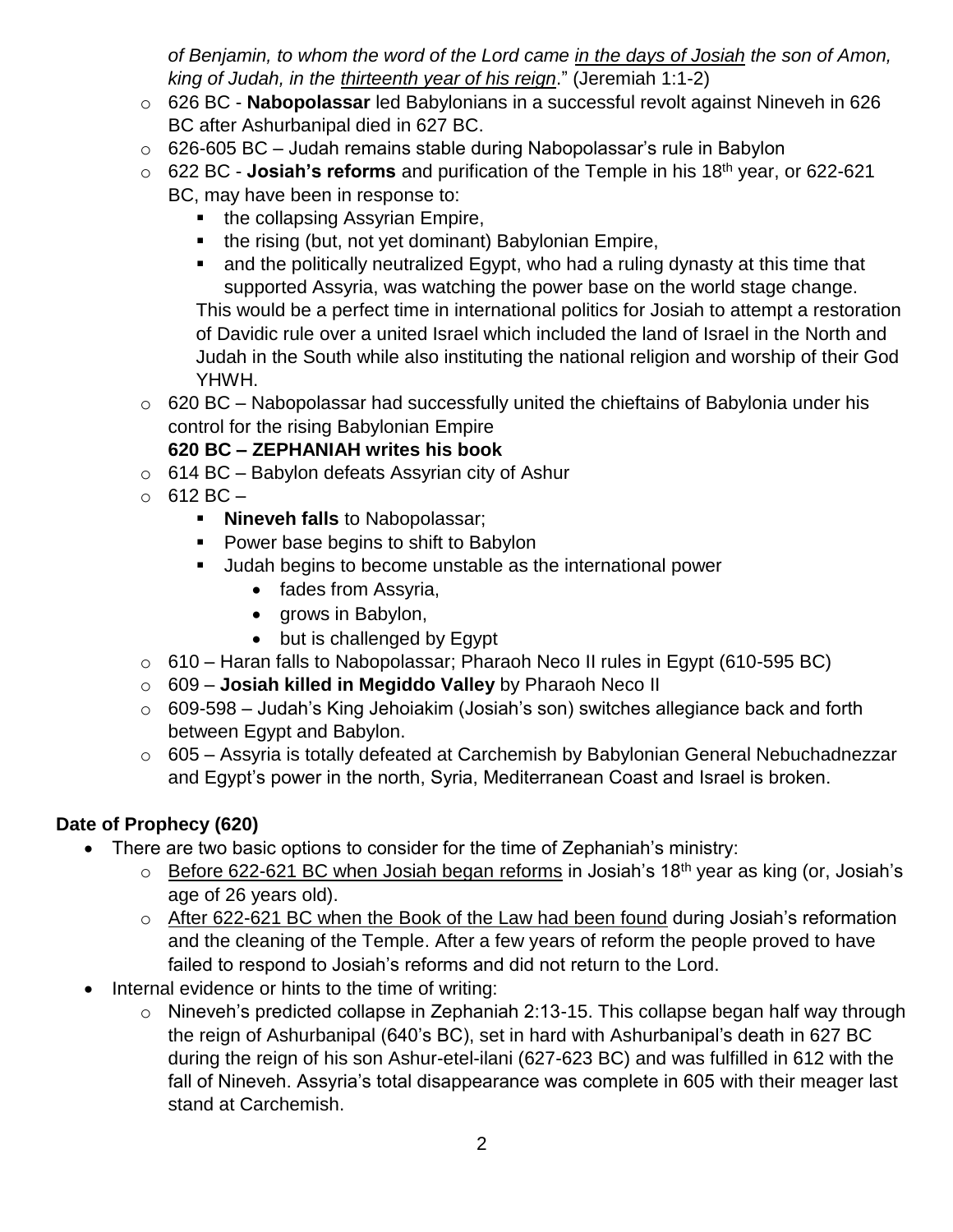Extreme estimate: 640-612

Best estimate: **624 BC**

 $\circ$  Josiah's reform began in Josiah's 18<sup>th</sup> year which would be the year 622-621 BC. There is no mention of Josiah's reforms mentioned specifically, but the book was written during Josiah's reign which was 640-609 BC. Is there no mention of the reforms because they had not yet began or because they had taken place without success? Extreme estimate: 640-609 BC

#### Best estimate before reforms: **624 BC** Best estimate after reforms: **620 BC**

o The oracles (or, prophecies) against the surrounding nations (Moab, Ammon, Assyria, Philistia) need to be considered. Would these oracles fit best early in Josiah's reign before Josiah's reforms of 622-621 BC or sometime later? Extreme estimate: 640-609 BC

#### Best estimate: **624-620 BC**

o There are several references or phrases from Deuteronomy in Zephaniah. If the "Book of the Law" discovered while cleansing the Temple was the book of Deuteronomy, and if Josiah had never seen it before its discovery by the priests, then it is hard to imagine Zephaniah using quotes and references from a book that had never been seen by his generation. (Of course, the prophet inspired by the Lord could have done this.) It would make more literary sense that if Zephaniah is writing references to the book of Deuteronomy that this lost "Book of the Law" had already been discovered and made known to the priests, leaders, scribes and, eventually, the general public. Extreme estimate: 622-609 BC

#### Best estimate: **620 BC**

o There are reference to the "remnant of Baal" worship in Zephaniah 1:4 would give the appearance that Josiah had already eliminated a good portion of Baal worship with his reforms which began in his  $12<sup>th</sup>$  year as king in 628-627 BC.

"Josiah was **eight years old** *(640 BC)* when he became king, and he reigned in Jerusalem thirty-one years. He did what was right in the eyes of the Lord and followed the ways of his father David, not turning aside to the right or to the left. In **the eighth year** *(632-631 BC)* of his reign, while he was still young, he began to seek the God of his father David. In his **twelfth year** *(628-627 BC)* he began to purge Judah and Jerusalem of high places, Asherah poles and idols. Under his direction the altars of the Baals were torn down; he cut to pieces the incense altars that were above them, and smashed the Asherah poles and the idols. These he broke to pieces and scattered over the graves of those who had sacrificed to them. He burned the bones of the priests on their altars, and so he purged Judah and Jerusalem. In the towns of Manasseh, Ephraim and Simeon, as far as Naphtali, and in the ruins around them, he tore down the altars and the Asherah poles and crushed the idols to powder and cut to pieces all the incense altars throughout Israel. Then he went back to Jerusalem. In the **eighteenth year** *(622-621 BC)* of Josiah's reign, to purify the land and the temple, he sent Shaphan son of Azaliah and Maaseiah the ruler of the city, with Joah son of Joahaz, the recorder, to repair the temple of the Lord his God." – 2 Chron. 34:1-8

Extreme estimate: 628-609 BC

Best estimate: **624-620 BC**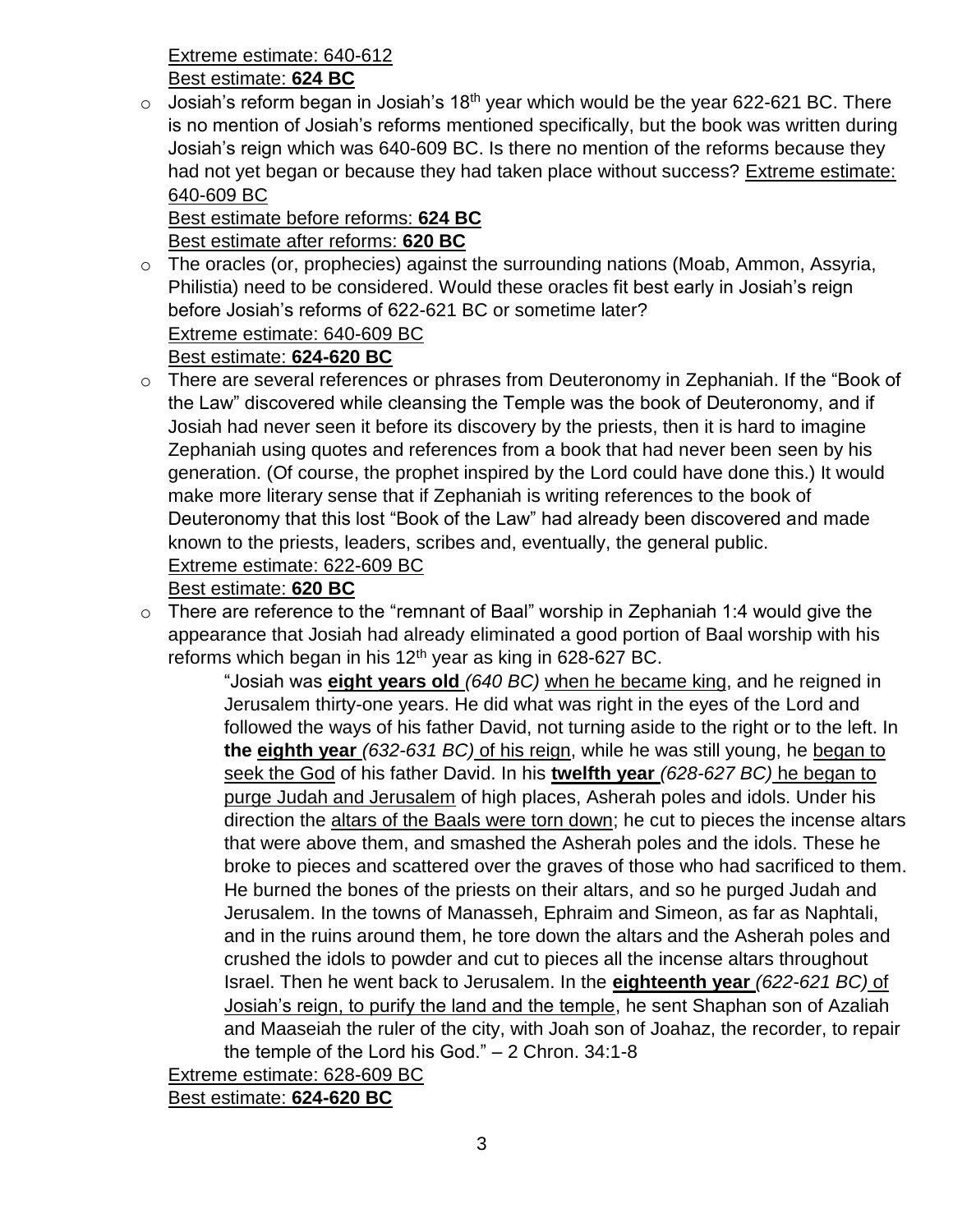- $\circ$  The mention of the king's sons in Zephaniah 1:8 "I will punish the officials and the king's sons and all who array themselves in foreign attire."
	- The sons of the king could be sons of King Manassseh (Josiah's grandfather) or King Amon (Josiah's father). They most likely cannot be the sons of Josiah.
	- If would seem strange to be referring directly t the dress and behavior of the sons of Josiah:
		- When Josiah was in his  $12<sup>th</sup>$  year (age of 20 in 628-627 BC):
			- o Jehoiakim was 6
			- o Jehoahaz was 4
			- o Zedekiah not yet born
		- When Josiah was in his 18<sup>th</sup> year (age of 26 in 622-621 BC):
			- o Jehoiakim was 12
			- o Jehoahaz was 10
			- $\circ$  Zedekiah was not yet born (He was born in 619 BC)
		- If we assumed Jehoiakim is at least 16 and Jehoahaz 14 years old when this verse possibly was addressing their behavior it would be the year 617 BC when Zedekiah was 2 years old. This really seems unlikely, unless it was predicting their individual behavior and pronouncing judgment on them.

#### Extreme estimate: 622-609 BC

#### Best estimate: **617 BC**

With this information we could assume that Josiah's reformations had been implemented and failed. The failure of Josiah's reforms to change the people and the heart of God are addressed in 2 Kings 23:23-27:

"*In the eighteenth year of King Josiah* (622-621 BC), *this Passover was celebrated to the Lord in Jerusalem. Furthermore, Josiah got rid of the mediums and spiritists, the household gods, the idols and all the other detestable things seen in Judah and Jerusalem. This he did to fulfill the requirements of the law written in the book that Hilkiah the priest had discovered in the temple of the Lord. Neither before nor after Josiah was there a king like him who turned to the Lord as he did—with all his heart and with all his soul and with all his strength, in accordance with all the Law of Moses. Nevertheless, the Lord did not turn away from the heat of his fierce anger, which burned against Judah because of all that Manasseh had done to arouse his anger. So the Lord said, "I will remove Judah also from my presence as I removed Israel, and I will reject Jerusalem, the city I chose, and this temple, about which I said, 'My Name shall be there*.' " - 2 Kings 23:23-27

And, remember Huldah's words after the Book of the Law was found and Josiah humbled himself. The nation was already doomed from the days of Manasseh when Josiah found the Book of the Law and began purifying the land in 622 BC:

"'*This is what the Lord says: I am going to bring disaster on this place and its people—all the curses written in the book that has been read in the presence of the king of Judah. Because they have forsaken me and burned incense to other gods and aroused my anger by all that their hands have made, my anger will be poured out on this place and will not be quenched.' Tell the king of Judah, who sent you to inquire of the Lord, 'This is what the Lord, the God of Israel, says concerning the words you heard: Because your heart was responsive and you humbled*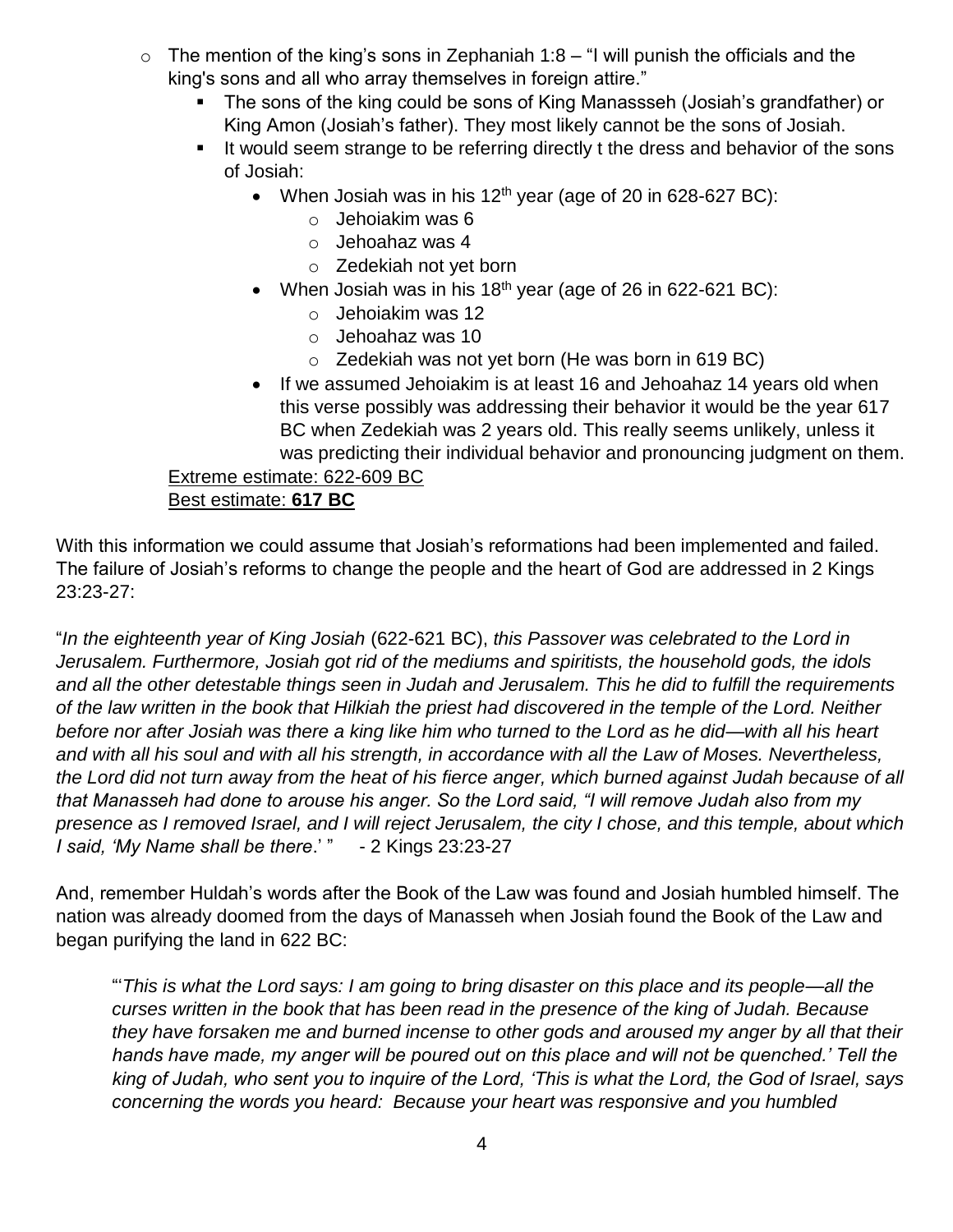*yourself before God when you heard what he spoke against this place and its people, and because you humbled yourself before me and tore your robes and wept in my presence, I have heard you, declares the Lord. Now I will gather you to your ancestors, and you will be buried in peace. Your eyes will not see all the disaster I am going to bring on this place and on those who live here.*'" – 2 Chronicles 34:24-28

#### Manasseh's utter failure:

"*The Lord said through his servants the prophets: "Manasseh king of Judah has committed these detestable sins. He has done more evil than the Amorites who preceded him and has led Judah into sin with his idols. Therefore this is what the Lord, the God of Israel, says: I am going to bring such disaster on Jerusalem and Judah that the ears of everyone who hears of it will tingle. I will stretch out over Jerusalem the measuring line used against Samaria and the plumb line used against the house of Ahab. I will wipe out Jerusalem as one wipes a dish, wiping it and turning it upside down… Moreover, Manasseh also shed so much innocent blood that he filled Jerusalem from end to end—besides the sin that he had caused Judah to commit, so that they did evil in the eyes of the Lord*." – 2 Kings 21:10-16

It could be that Zephaniah's prophecy came during Josiah's life, but after the mass of the population refused to repent. Many had responded to Josiah's reform and these are the remnant mentioned in Zephaniah's writings. Zephaniah's book announces a judgment that is guaranteed, but also promises the faithful that there will be a restoration.

### Conclusion: The Purposed **Date of the Book: 620 BC**

#### **Correlation with the book of Jeremiah**

- Jeremiah Chapters 1-12 occur during King Josiah's reforms in 627-622
- Shared subjects between Zephaniah and Jeremiah:
	- o Worship of YHWH
		- **Zephaniah 1:5**
		- Ueremiah 6:20
	- o Idolatry
		- Zephaniah 1:4-5
		- Ueremiah 7:17-18
	- o False swearing to YHWH and swearing in name of idols
		- **Zephaniah 1:5**
		- Jeremiah 5:2; 7:9; 5:7; 1:16
	- o Failure to honor the Law
		- **Zephaniah 3:4**
		- Ueremiah 8:8-9
	- $\circ$  Failure to take heed to warnings
		- Zephaniah 3:2
		- **Jeremiah 2:30; 7:28**
	- o Moral corruption in royal family, princes, prophets and priests
		- Zephaniah 1:4; 1:8-9 ; 3:3-4
		- **Jeremiah 2:8: 2:26**
	- o Judah is a shameless nation
		- $\blacksquare$  Zephaniah 2:1; 3:5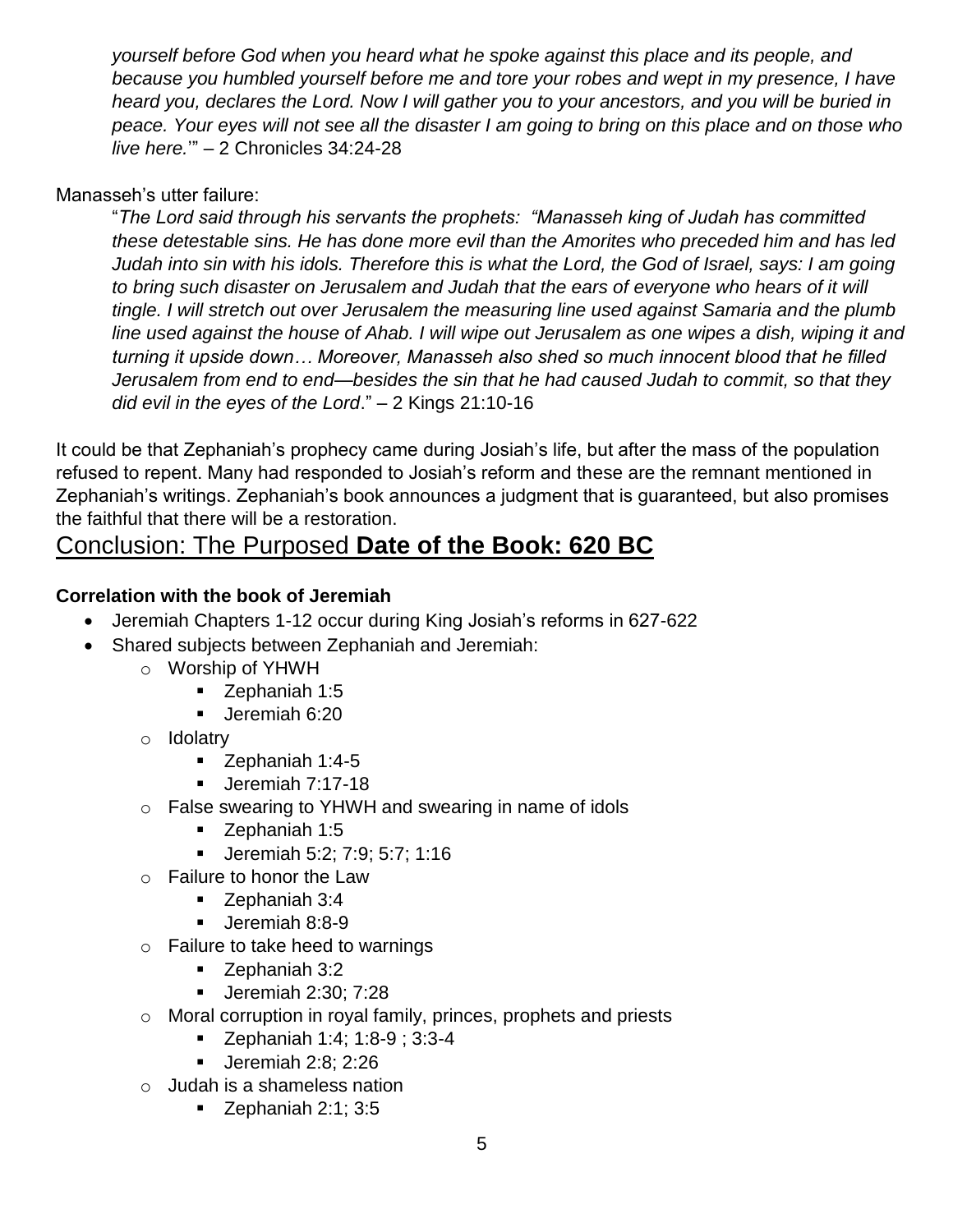- Jeremiah 3:3; 6:14; 8:12
- $\circ$  Jerusalem is a rebellious city
	- **Zephaniah 3:1**
	- **Jeremiah 4:17; 5:23**
- o Jerusalem is stained with blood
	- **Zephaniah 3:1**
	- Jeremiah 2:22-23; 2:34
- $\circ$  Jerusalem is oppressive to widows and orphans
	- $\blacksquare$  Zephaniah 3:1; 1:9
	- Jeremiah 5:27-28; 6:6

# **Deuteronomy and Zephaniah**

Did Zephaniah write after the Book of the Law (Deuteronomy) was found in the Temple? Here are some identical or similar phrases from Deuteronomy that appear in Zephaniah:

- 1. Building but not dwelling in houses:
	- a. Zephaniah 1:13 "Their goods shall be plundered, and their houses laid waste. Though they build houses, they shall not inhabit them; though they plant vineyards, they shall not drink wine from them."
	- b. Deuteronomy 28:30 "You shall betroth a wife, but another man shall ravish her. You shall build a house, but you shall not dwell in it. You shall plant a vineyard, but you shall not enjoy its fruit.
- 2. Vineyards:
	- a. Zephaniah 1:13 "Their goods shall be plundered, and their houses laid waste. Though they build houses, they shall not inhabit them; though they plant vineyards, they shall not drink wine from them."
	- b. Deuteronomy 28:39 "You shall plant vineyards and dress them, but you shall neither drink of the wine nor gather the grapes, for the worm shall eat them.
- 3. A day of constraint and distress:
	- a. Zephaniah 1:15 "A day of wrath is that day, a day of distress and anguish, a day of ruin and devastation, a day of darkness and gloom, a day of clouds and thick darkness,
	- b. Deuteronomy 28:53, 55, 57 "... in the siege and in the distress with which your enemies shall distress you.... in the siege and in the distress with which your enemy shall distress you in all your towns….in the siege and in the distress with which your enemy shall distress you in your towns.
- 4. A day of thick darkness:
	- a. Zephaniah 1:15 "A day of wrath is that day, a day of distress and anguish, a day of ruin and devastation, a day of darkness and gloom, a day of clouds and thick darkness,
	- b. Deuteronomy 4:10-11– "how on the day that you stood before the LORD your God at Horeb, . . . And you came near and stood at the foot of the mountain, while the mountain burned with fire to the heart of heaven, wrapped in darkness, cloud, and gloom.
- 5. Walk as blind men:
	- a. Zephaniah 1:17 "I will bring distress on mankind, so that they shall walk like the blind, because they have sinned against the LORD; their blood shall be poured out like dust, and their flesh like dung.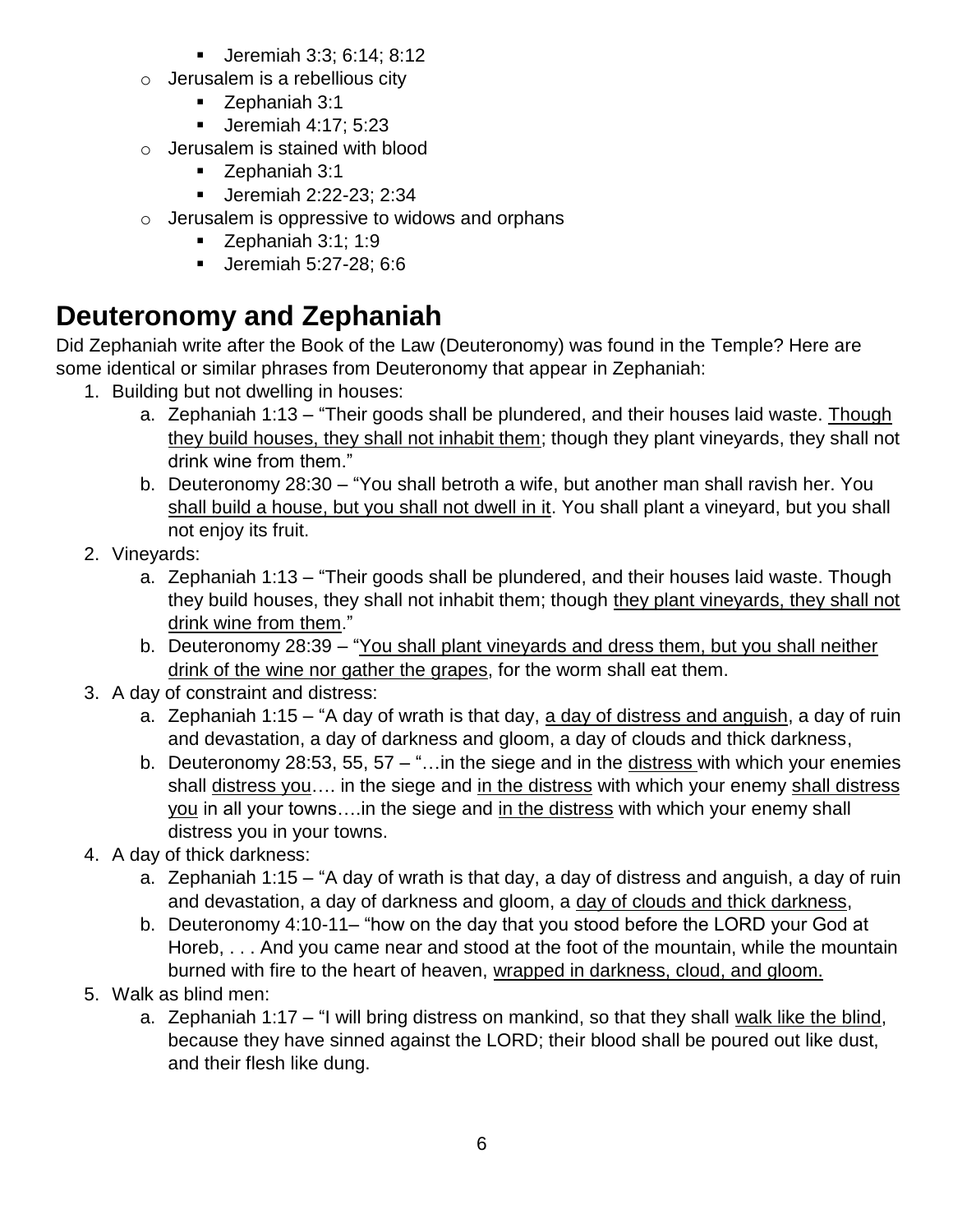- b. Deuteronomy 28:29 "and you shall grope at noonday, as the blind grope in darkness, and you shall not prosper in your ways. And you shall be only oppressed and robbed continually, and there shall be no one to help you.
- 6. The Lords Jealousy and Fire:
	- a. Zephaniah 1:18 "Neither their silver nor their gold shall be able to deliver them on the day of the wrath of the LORD. In the fire of his jealousy, all the earth shall be consumed; for a full and sudden end he will make of all the inhabitants of the earth.
	- b. Deuteronomy 32:21-22 "They have made me jealous with what is no god; they have provoked me to anger with their idols. So I will make them jealous with those who are no people; I will provoke them to anger with a foolish nation. For a fire is kindled by my anger, and it burns to the depths of Sheol, devours the earth and its increase, and sets on fire the foundations of the mountains.
- 7. The Lord is Righteous, no iniquity:
	- a. Zephaniah 3:5 "The LORD within her is righteous; he does no injustice; every morning he shows forth his justice; each dawn he does not fail; but the unjust knows no shame.
	- b. Deuteronomy 32:4 ""The Rock, his work is perfect, for all his ways are justice. A God of faithfulness and without iniquity, just and upright is he.
- 8. The Lord Rejoicing over you with singing:
	- a. Zephaniah 3:17 "The LORD your God is in your midst, a mighty one who will save; he will rejoice over you with gladness; he will quiet you by his love; he will exult over you with loud singing.
	- b. Deuteronomy 28:63 "And as the LORD took delight in doing you good and multiplying you, so the LORD will take delight in bringing ruin upon you and destroying you. And you shall be plucked off the land that you are entering to take possession of it. Deuteronomy 30:9 – "The LORD your God will make you abundantly prosperous in all the work of your hand, in the fruit of your womb and in the fruit of your cattle and in the fruit of your ground. For the LORD will again take delight in prospering you, as he took delight in your fathers,
- 9. Set you for a praise and a name:
	- a. Zephaniah 3:19 "Behold, at that time I will deal with all your oppressors. And I will save the lame and gather the outcast, and I will change their shame into praise and renown in all the earth.
	- b. Zephaniah 3:20 "At that time I will bring you in, at the time when I gather you together; for I will make you renowned and praised among all the peoples of the earth, when I restore your fortunes before your eyes," says the LORD.
	- c. Deuteronomy 26:19 "and that he will set you in praise and in fame and in honor high above all nations that he has made, and that you shall be a people holy to the LORD your God, as he promised."
- 10.God inspiring fear:
	- a. Zephaniah 3:7 "I said, 'Surely you will fear me; you will accept correction.
	- b. Deuteronomy 4:10-11 (and, many other places) "how on the day that you stood before the LORD your God at Horeb, the LORD said to me, 'Gather the people to me, that I may let them hear my words, so that they may learn to fear me all the days that they live on the earth, and that they may teach their children so.'
- 11. Scattered Ones
	- a. Zephaniah 3:10 "From beyond the rivers of Cush my worshipers, the daughter of my dispersed ones, shall bring my offering.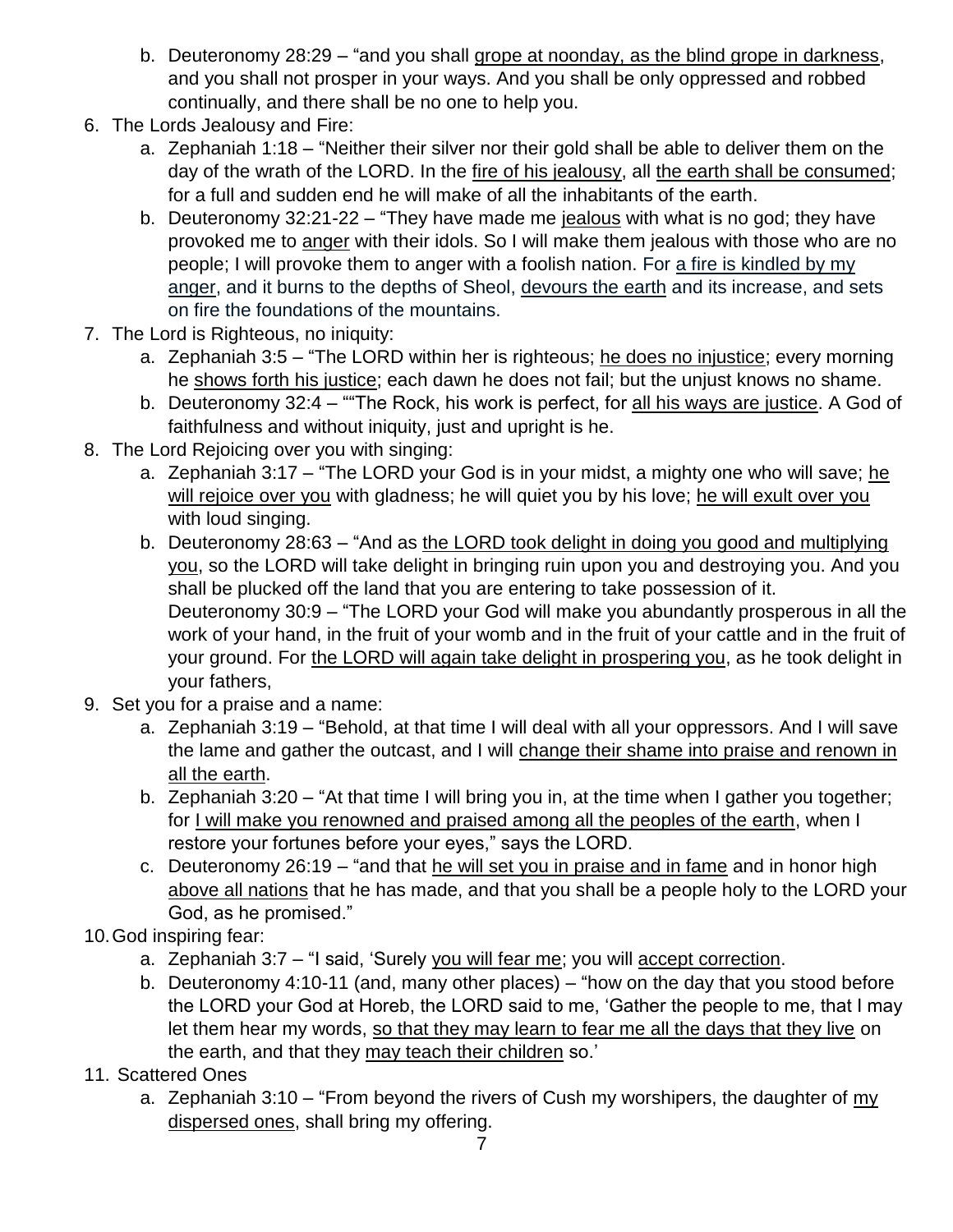- b. Deuteronomy 4:27 "And the LORD will scatter you among the peoples, and you will be left few in number among the nations where the LORD will drive you.
- c. Deuteronomy 28:64 "And the LORD will scatter you among all peoples, from one end of the earth to the other, and there you shall serve other gods of wood and stone, which neither you nor your fathers have known.
- 12.God's Love for Israel:
	- a. Zephaniah 3:17 "The LORD your God is in your midst, a mighty one who will save; he will rejoice over you with gladness; he will quiet you by his love; he will exult over you with loud singing.
	- b. Deuteronomy 4:37 "And because he loved your fathers and chose their offspring after them and brought you out of Egypt with his own presence, by his great power,
	- c. Deuteronomy 7:8, 13 "but it is because the LORD loves you and is keeping the oath that he swore to your fathers, that the LORD has brought you out with a mighty hand and redeemed you from the house of slavery, from the hand of Pharaoh king of Egypt….He will love you, bless you, and multiply you.
	- d. Deuteronomy 10:15 "Yet the LORD set his heart in love on your fathers and chose their offspring after them, you above all peoples, as you are this day.
- 13.God is King, Lord and Mighty Hero:
	- a. Zephaniah  $3:17 -$  "The LORD your God is in your midst, a mighty one who will save; he will rejoice over you with gladness; he will quiet you by his love; he will exult over you with loud singing.
	- b. Deuteronomy 10:17 "For the LORD your God is God of gods and Lord of lords, the great, the mighty, and the awesome God, who is not partial and takes no bribe.

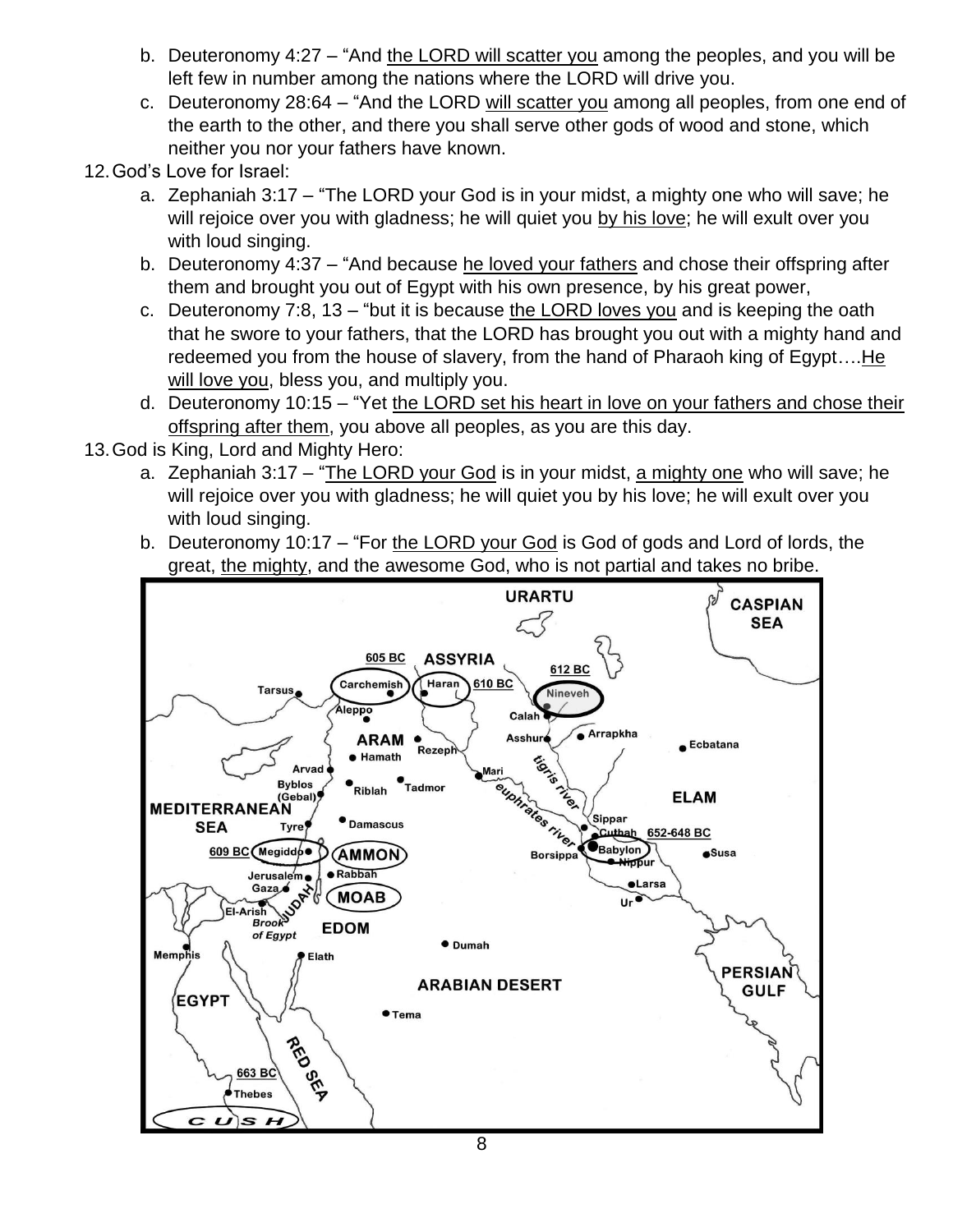#### **Overview of the Book Zephaniah**

- 1. Three times Zephaniah writes of a remnant being saved:
	- a. 2:3 "Seek the Lord, all you humble of the land, who do his just commands; seek righteousness; seek humility; perhaps you may be hidden on the day of the anger of the Lord."
	- b. 2:7 "The seacoast shall become the possession of the remnant of the house of Judah, on which they shall graze, and in the houses of Ashkelon they shall lie down at evening. For the Lord their God will be mindful of them and restore their fortunes."
	- c. 3:12-13 "But I will leave in your midst a people humble and lowly. They shall seek refuge in the name of the Lord, those who are left in Israel; they shall do no injustice and speak no lies, nor shall there be found in their mouth a deceitful tongue. For they shall graze and lie down, and none shall make them afraid."
- 2. Two times Zephaniah mentions Israel's return from captivity:
	- a.  $2:7 -$  (see above)
	- b. 3:20 "At that time I will bring you in, at the time when I gather you together; for I will make you renowned and praised among all the peoples of the earth, when I restore your fortunes before your eyes," says the Lord.
- 3. A main theme of Zephaniah's is the "day of the LORD"
	- a. Zephaniah uses this expression "day of the LORD" more than any other prophet.
	- b. Verses:
		- i. 1:7 "Be silent before the Lord GOD! For the **day of the LORD** is near; the LORD has prepared a sacrifice and consecrated his guests."
		- ii. 1:8 "And on the **day of the LORD's** sacrifice— "I will punish the officials and the king's sons and all who array themselves in foreign attire."
		- iii. 1:14 "The great **day of the LORD** is near, near and hastening fast; the sound of the **day of the LORD** is bitter; the mighty man cries aloud there."
		- iv. 1:15-17 "A day of wrath is **that day**, a day of distress and anguish, a day of ruin and devastation, a day of darkness and gloom, a day of clouds and thick darkness,

1:16 – "a day of trumpet blast and battle cry against the fortified cities and against the lofty battlements."

1:17 – "I will bring distress on mankind, so that they shall walk like the blind, because they have sinned against the LORD; their blood shall be poured out like dust, and their flesh like dung.

- v. 1:18 "Neither their silver nor their gold shall be able to deliver them on the **day of**  the wrath of the LORD. In the fire of his jealousy, all the earth shall be consumed; for a full and sudden end he will make of all the inhabitants of the earth.
- vi. 2:1-2 "Gather together, yes, gather, O shameless nation, before the decree takes effect—before the day passes away like chaff— before there comes upon you the burning anger of the LORD, before there comes upon you the **day of the anger of the LORD**."
- vii. 2:3 "Seek the LORD, all you humble of the land, who do his just commands; seek righteousness; seek humility; perhaps you may be hidden on the **day of the anger of the LORD**."
- viii. 3:8 "Therefore wait for me," declares the LORD, "for the day when I rise up to seize the prey. For my decision is to gather nations, to assemble kingdoms, to